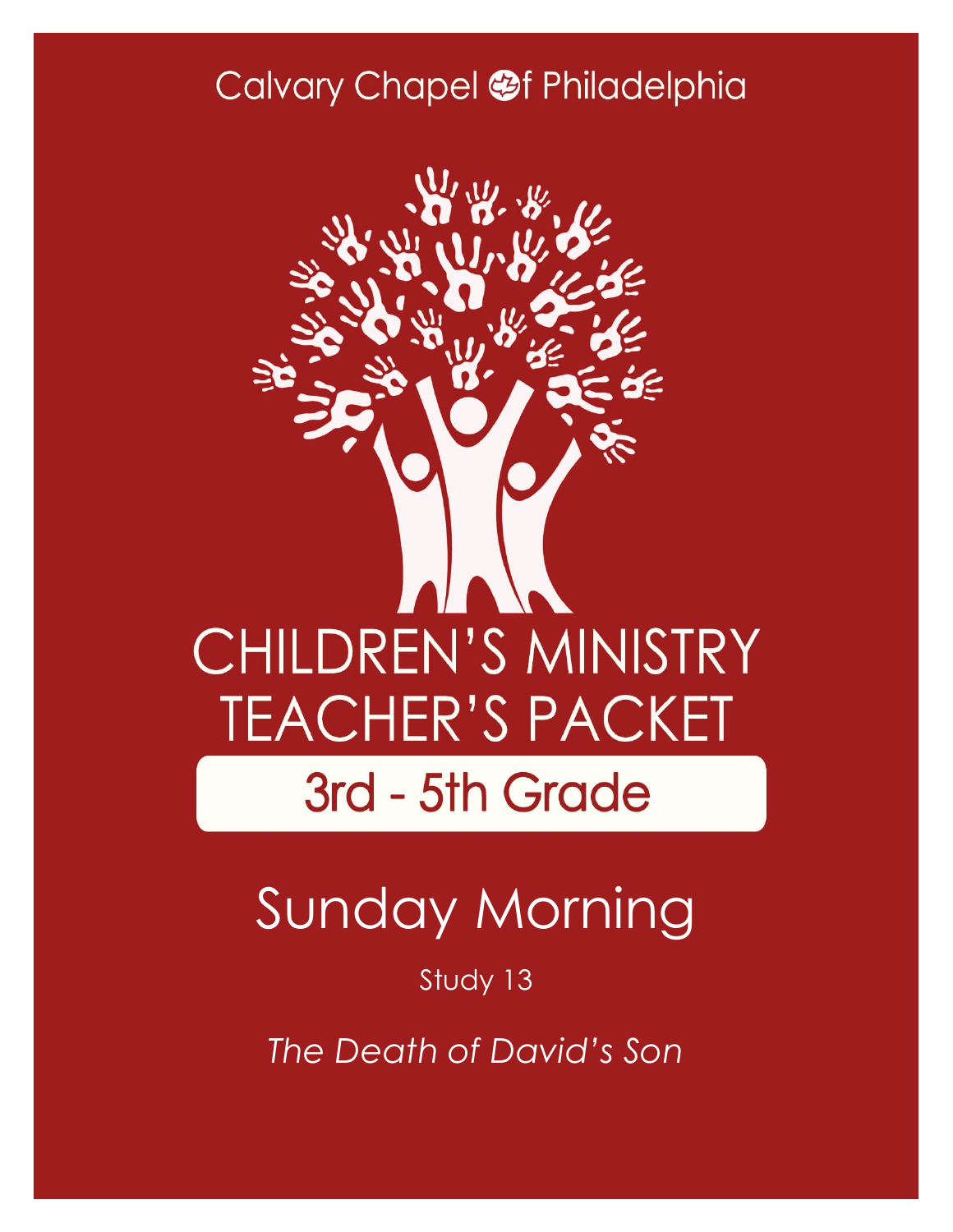### The Death of David's Son

The Objective is the key concept for this week's lesson. It should be the main focus of the study.

These are the key verses that you will find helpful in teaching your study this week. The "Main passage" is the basis of the study, where the other verses support the objective of the lesson.

There is a memory verse for the students that relates to every study. If a student can memorize the verse for the following week you may give them a prize from the "reward box" found on your cart.

An introductory activity or question that will settle the class, draw their attention to the study and prepare their hearts for God's Word.

**Objective To show that sometimes God does not answer our prayers in the ways we had wanted, as well as deal with the topic of death and remind the students about the hope of glory found in Heaven.**

### **Key Verses**

2 Samuel 12:15-23—Main Teaching Passage 1 Thessalonians 4:13 Hebrews 9:27

### **Memory Verse** - 1 John 2:25

"And this is the promise that He has promised us—eternal life."

### **Hook**

Review last week's memory verse, Ephesians 1:5.

Ask the students if their might ever be a reason why God would say "no" to something that we pray for? Ask them if they think just because we pray for a Rolls Royce/Ferrari that God will give it to us? What about if we ask God to do something that goes against His will?

Tell the students that just like a parent with a small child, there are lots of times when God has to tell us "no," even if that makes us sad or upset.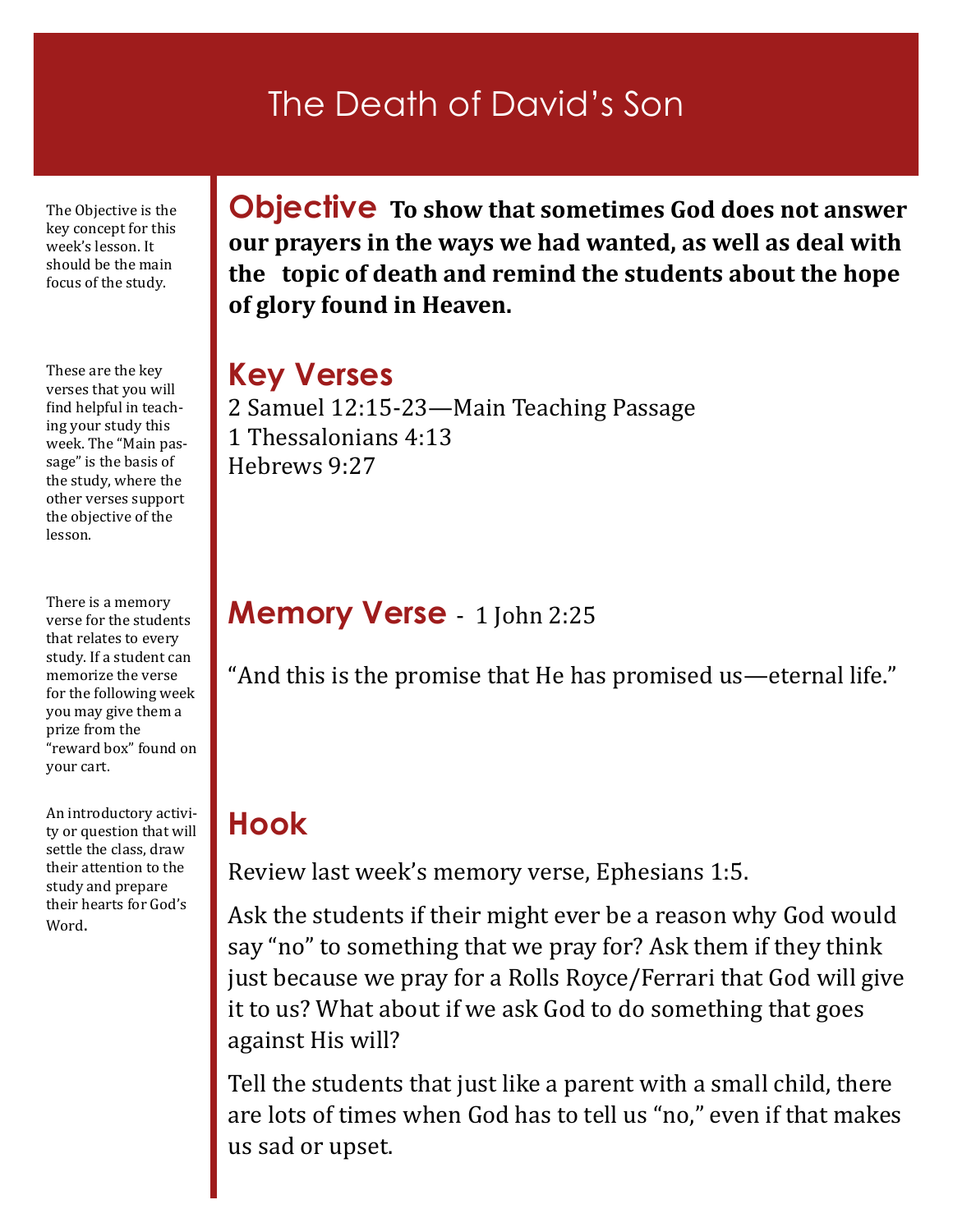What does the Bible say? This is where we will read a passage or series of passages that teach on the subject of the day.

# BOOK

After David's child became ill, David pleaded with the Lord to heal him. David fasted, refusing to eat until the Lord answered his prayer. He prayed all through the night, face down on the floor, crying out to God to move on his child's behalf. When his servants brought him food, he refused it, when they tried to pick him up he would not. After seven days of prayer and fasting, David's son died.

When David heard the news of his child's death, he rose up, washed the tears from his face, changed his clothes, went into the house of the Lord, and worshipped. Then David went and requested food to be brought so that he could eat.

The servants were confused. They expected David to be unable to eat because of his grief. David told them that when his son was still sick, he prayed and fasted because the Lord might be gracious. David knew that once his son had died, refusing to eat would not bring his son back to life. David knew a great truth: his son was in heaven with the Lord. He knew that his son would not come back to be with David, but that one day David would go and see his son again in glory.

- Please Note: Pastor Dave will be teaching the story of David and Bathsheba next week. Any questions about why David's son was struck by the Lord should be directed to Pastor Dave to answer in next week's study.

## LOOK

There are many times in the Bible where someone prayed and asked God for a miracle. Sometimes God answered that prayer by doing exactly what the person prayed for. For example, Joshua asked God to make the sun stop moving and give them more daylight. Other times, God answered by doing something completely unexpected, such as having Moses strike a rock to bring water for the Israelites. Finally, there are times in the Bible God answered peoples prayers by simply saying, "No."

In today's quite sad story God heard David's prayer, and God answered David's prayer, but not in the way that David wanted Him to. David asked the Lord to heal his sick child, and the Lord said, "No." It is very sad when people that we know die. We long to see them again and miss them being with us. The truth is that everyone who lives also dies. Hebrews 9:27 tells us, "And as it is appointed for men to die once, but after this the judgment." It should not surprise us that God might answer

The interpretation/ exegesis of the passage. What does this passage mean? How does this passage apply to my life?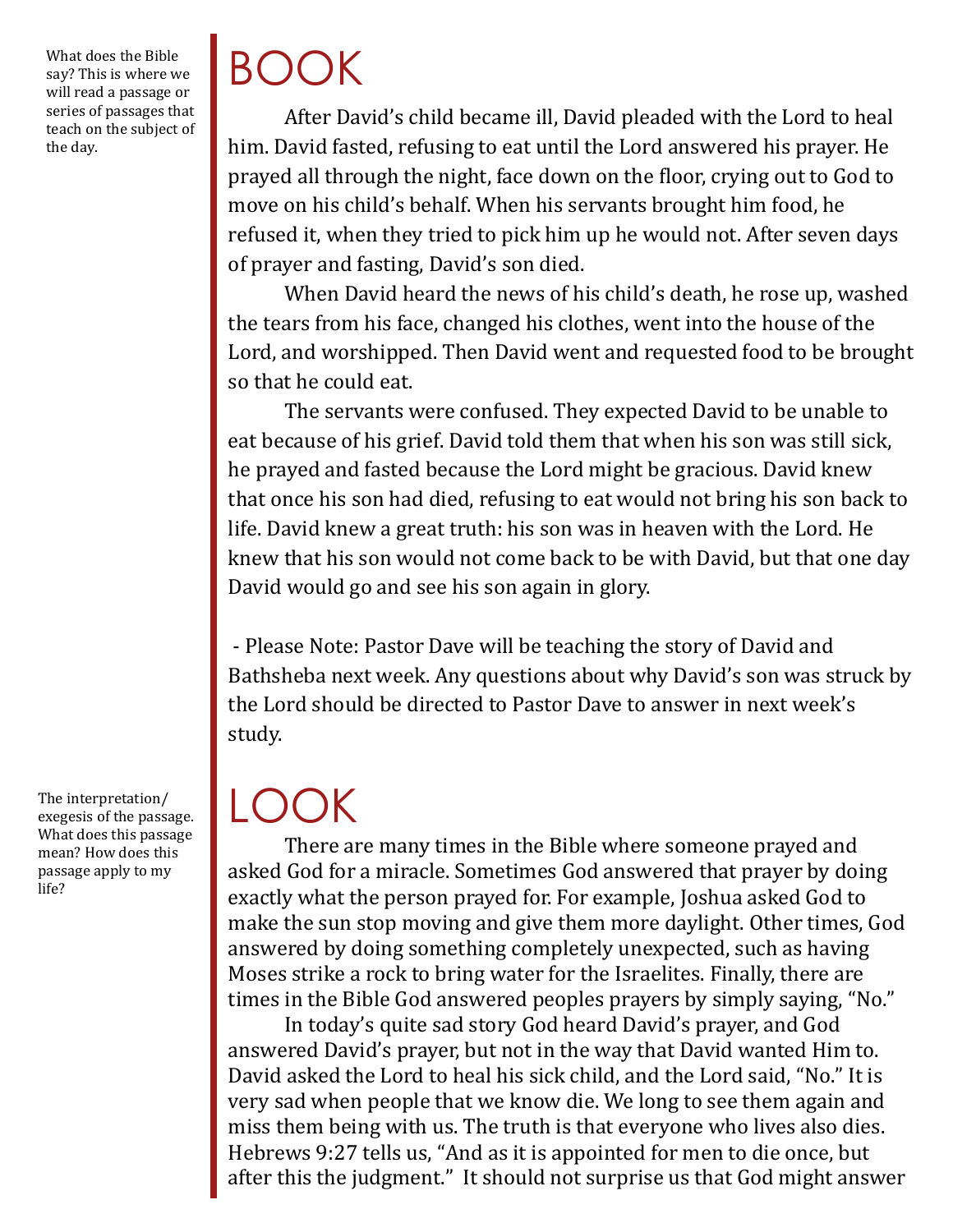## LOOK (Continued)

someone's prayer for a loved one in this way. What *should* surprise us is David's response to this answer, and it is something we can learn a lot from.

When David heard that his son had died, the first thing he did was worship God. Was David sad? Of course, yet he was still able to go before God and praise Him. David understood the truth of 1 Thessalonians 4:13. We grieve, but not as those without hope. David was able to look at those around him and say, "I shall go to him, but he shall not return to me." David knew that he would one day see his loved ones again in heaven, and this truth gave him the hope and strength that he needed to trust God's decisions and worship Him.

When someone that we love goes to heaven to be with God, it is okay to be sad. In our sadness, we need to remember the great hope that we have through Jesus Christ. It is very difficult and disappointing when God does not answer our prayers in the way we were hoping. However, just because God sometimes tells us no does not mean that God does not love us. God loves us immensely, and he has proven that time and time again.

The Scriptures tell us that we know what love is because while we were still sinners, Christ died for us (Romans 5:8). God Himself knows what it is like to have someone we know and love die. He gave His son willingly so that we could know that same hope that David knew.

What is my response to this passage of Scripture? How should my life change according to what this passage teaches me? What are the practical things I can do throughout the week to make this true in my life?

## TOOK

As a class, memorize 1 John 2:25.

Talk to the class about why it is so important to know that we are going to heaven when we die.

**Pray:** Praise God for the hope of Heaven. Ask Him to give us David's attitude when God does not answer prayer the way that we wanted Him to.

**Parent Question:** Why did David worship God after his son died?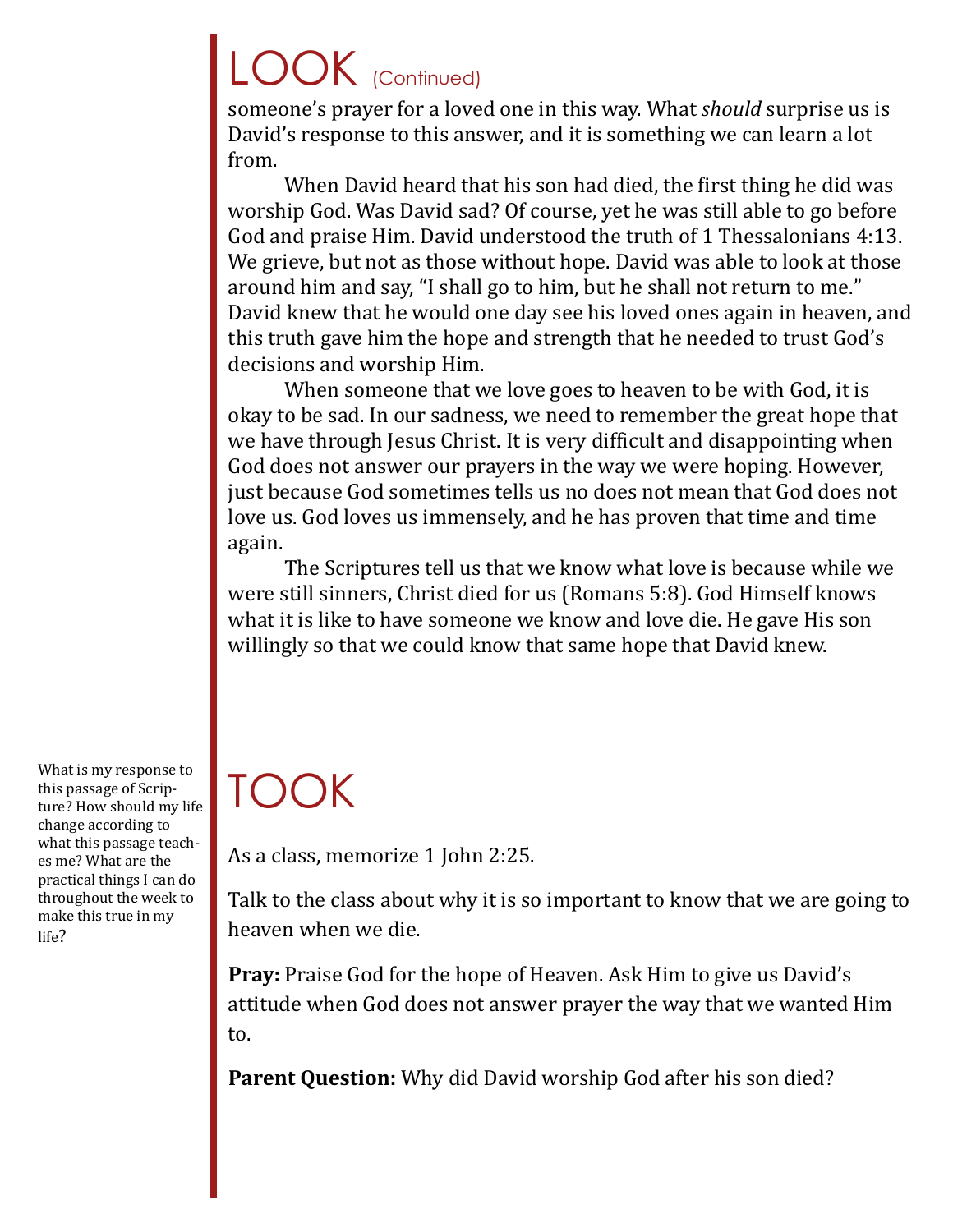## FURTHER STUDY

### **Commentary on 2 Samuel 10:15-23 by David Guzik**

#### The death of David's son.

Then Nathan departed to his house. And the Lord struck the child that Uriah's wife bore to David, and it became ill. David therefore pleaded with God for the child, and David fasted and went in and lay all night on the ground. So the elders of his house arose and went to him, to raise him up from the ground. But he would not, nor did he eat food with them. Then on the seventh day it came to pass that the child died. And the servants of David were afraid to tell him that the child was dead. For they said, "Indeed, while the child was alive, we spoke to him, and he would not heed our voice. How can we tell him that the child is dead? He may do some harm!" When David saw that his servants were whispering, David perceived that the child was dead. Therefore David said to his servants, "Is the child dead?" And they said, "He is dead." So David arose from the ground, washed and anointed himself, and changed his clothes; and he went into the house of the Lord and worshiped. Then he went to his own house; and when he requested, they set food before him, and he ate. Then his servants said to him, "What is this that you have done? You fasted and wept for the child while he was alive, but when the child died, you arose and ate food." And he said, "While the child was alive, I fasted and wept; for I said, 'Who can tell whether the Lord will be gracious to me, that the child may live?' But now he is dead; why should I fast? Can I bring him back again? I shall go to him, but he shall not return to me."

a. The Lord struck the child: This is hard for many to accept. Sadly, often the innocent suffer because of the sin of the guilty. Since the sickness came immediately after the words of Nathan the prophet, it was received as from the hand of God.

i. "The biblical writer does not hesitate to attribute directly to the Lord the sickness of this child, in accordance with the prophet's word." (Baldwin)

ii. This was far more tragic for David and Bathsheba than it was for the child himself. Their young son suffered for several days and we may trust that God's comfort was extended to the child in the midst of suffering. At the end of his suffering, the child went to eternal glory. Though the child died, the chastisement was really upon David and Bathsheba and not upon the child.

iii. "God's mercy to his erring and repentant children will be shown in converting the results of their sin into the fires of their purification." (Meyer)

iv. This illustrates an important principle: even when sin is forgiven a price must be paid. God does not simply pass over or excuse our sin. It is forgiven and a price is paid. Often an innocent party pays the price for forgiveness.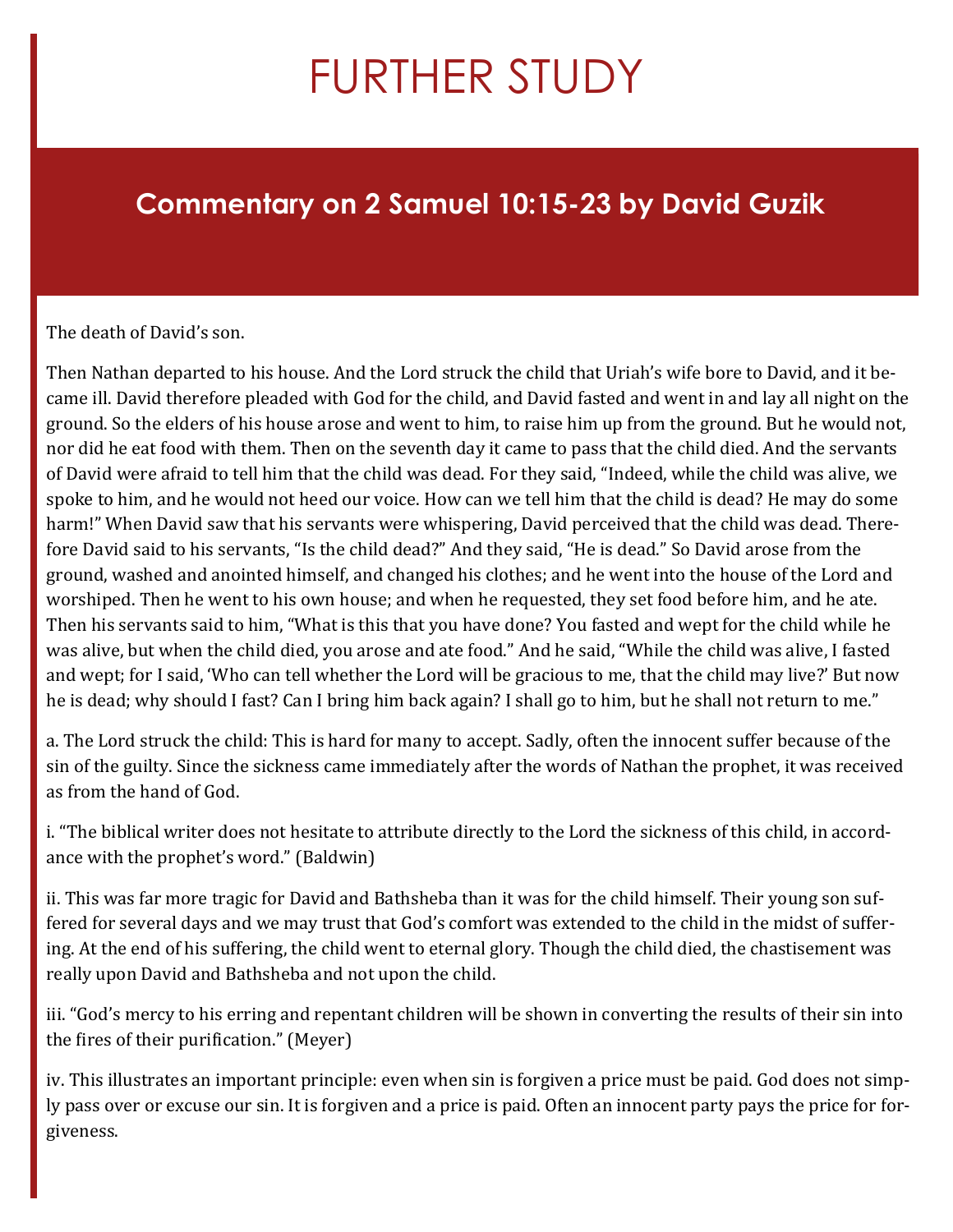b. That Uriah's wife bore to David: Though Uriah was dead and David was legally married to Bathsheba, the Biblical writer still refered to Bathsheba as Uriah's wife. This is because when the child was conceived Uriah was alive and Bathsheba was Uriah's wife. It is God's way of saying, "Uriah's death and the subsequent marriage doesn't make everything alright."

c. David therefore pleaded with God for the child: David was right to take the announcement of God's judgment as an invitation to earnestly seek His mercy. When God's judgment is announced or present, we shouldn't receive it passively or fatalistically. We should cry out to God in repentance and ask for His grace and mercy.

d. David fasted . . . the child died: This shows that extraordinary prayer and fasting does not change God's mind. It put David in the right place to receive what he must from God, but it did not "force" God to change His plan.

i. Extraordinary prayer and fasting are not tools to get whatever we want from God. They are demonstrations of radical submission and surrender to God's power and will.

e. He went into the house of the Lord and worshiped: This shows that David's extraordinary prayer and fasting were answered. He had a sense of peace when the child died, knowing he did all he could to seek God's mercy in a time of chastisement.

i. The ability to worship and honor God in a time of trial or crisis is a wonderful demonstration of spiritual confidence.

f. I shall go to him, but he shall not return to me: David was confident that his son would meet him in heaven. This is an indication that babies and perhaps children who pass from this world to the next will go to heaven.

i. 1 Corinthians 7:14 is an additional promise of assurance that the children of believers are saved, at least until they come to an age of personal accountability (which may differ for each child). However, we have no similar promise for the children of parents who are not Christians.

ii. If the children of non-Christian parents are saved and do go to heaven – even some of them – it is important to understand that it is not because they are innocent. As sons and daughters of guilty Adam, we are also born guilty. If such children go to heaven, it is not because they are innocent and deserve heaven, but because the rich mercy of God has been extended to them also.

4. (24-25) God extends His mercy to David and Bathsheba.

Then David comforted Bathsheba his wife, and went in to her and lay with her. So she bore a son, and he called his name Solomon. Now the Lord loved him, and He sent word by the hand of Nathan the prophet: So he called his name Jedidiah, because of the Lord.

a. David comforted Bathsheba his wife: This is the first time the Biblical writer called this woman Bathshebaexcept for the mere reporting of her name in 2 Samuel 11:3. Each time before this she is called the wife of Uriah. Only now, after the chastisement for sin, is she called Bathsheba his wife.

b. Went in to her and lay with her: This shows that God did not command that David forsake or leave Bathsheba, even though his marriage to her was originally sinful. He was to honor God in the marriage commitment he made, even though it began in sin.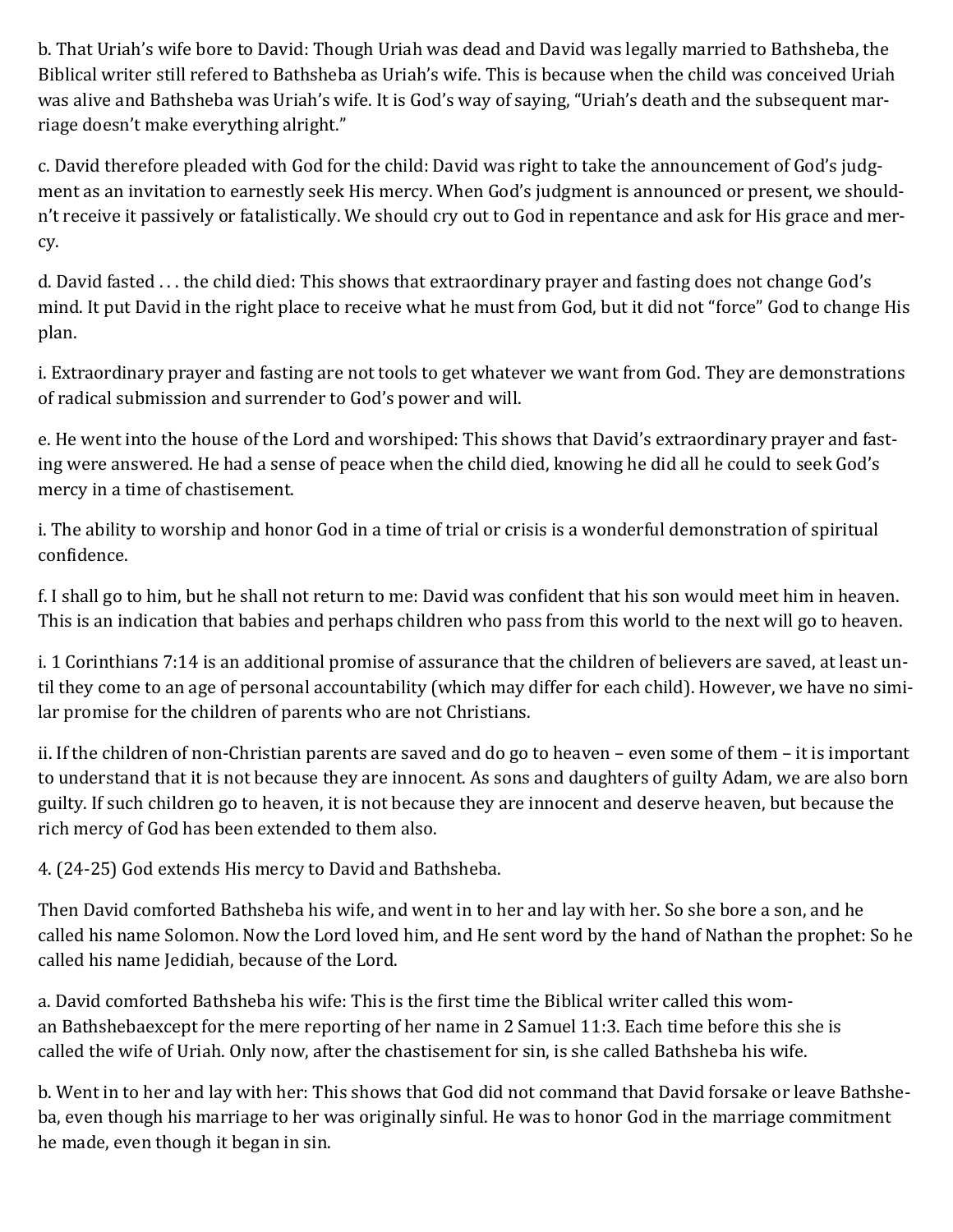i. Paul commands the same principle in 1 Corinthians 7:17: As the Lord has called each one, so let him walk. In part, this principle in context warns us against trying to undo the past in regard to relationships. God tells us to repent of whatever sin is there and then to move on. If you are married to your second wife, after wrongfully divorcing your first wife, and become a Christian, don't think you must now leave your second wife and go back to your first wife, trying to undo the past. As the Lord has called you, walk in that place right now.

c. So she bore a son . . . the Lord loved him: Here is the great forgiveness and tenderness of God. He did not hold a grudge against David and Bathsheba. The days of blessing and fruitfulness were not over for David.

i. "David's best sons came of Bath-sheba; because they were the fruit of their humiliation." (Trapp)

d. He called his name Solomon: Remarkably it is this son – the son born out of a marriage that began in adultery – that will be heir to David's throne. God chose this son among David's many sons to be heir to the throne and the ancestor of the Messiah to demonstrate the truth that God forgives repentant sinners.

i. People may not forgive; we may refuse to really believe that we are forgiven. But God forgives repentant sinners.

e. So he called his name Jedidiah: The name Jedidiah means, "loved of the Lord." It was God's way of saying that He would love and bless this son of David and Bathsheba.

C. David's victory at Rabbah.

1. (26-28) Joab fights against Rabbah.

Now Joab fought against Rabbah of the people of Ammon, and took the royal city. And Joab sent messengers to David, and said, "I have fought against Rabbah, and I have taken the city's water supply. Now therefore, gather the rest of the people together and encamp against the city and take it, lest I take the city and it be called after my name."

a. Joab fought against Rabbah and the people of Ammon, and took the royal city: This continued the war that began in 2 Samuel 10. Joab was about to complete the defeat of the Ammonites.

b. Lest I take the city and it be called after my name: Joab goaded David into returning to battle by saying, "I'll take all the credit to myself if you don't come and finish this war."

i. Joab struggled for more than a year to conquer Rabbah, and the victory only came when David got things right with God. There was an unseen spiritual reason behind the lack of victory at Rabbah.

ii. "David's sin at home had hindered Joab's good success abroad, and retarded the conquest of this city Rabbah, which now is ready to be taken, that David reconciled to God may have the honour of it." (Trapp)

2. (29-31) David captures the city, takes the spoil, and sets the people to forced labor.

So David gathered all the people together and went to Rabbah, fought against it, and took it. Then he took their king's crown from his head. Its weight was a talent of gold, with precious stones. And it was set on David's head. Also he brought out the spoil of the city in great abundance. And he brought out the people who were in it, and put them to work with saws and iron picks and iron axes, and made them cross over to the brick works. So he did to all the cities of the people of Ammon. Then David and all the people returned to Jerusalem.